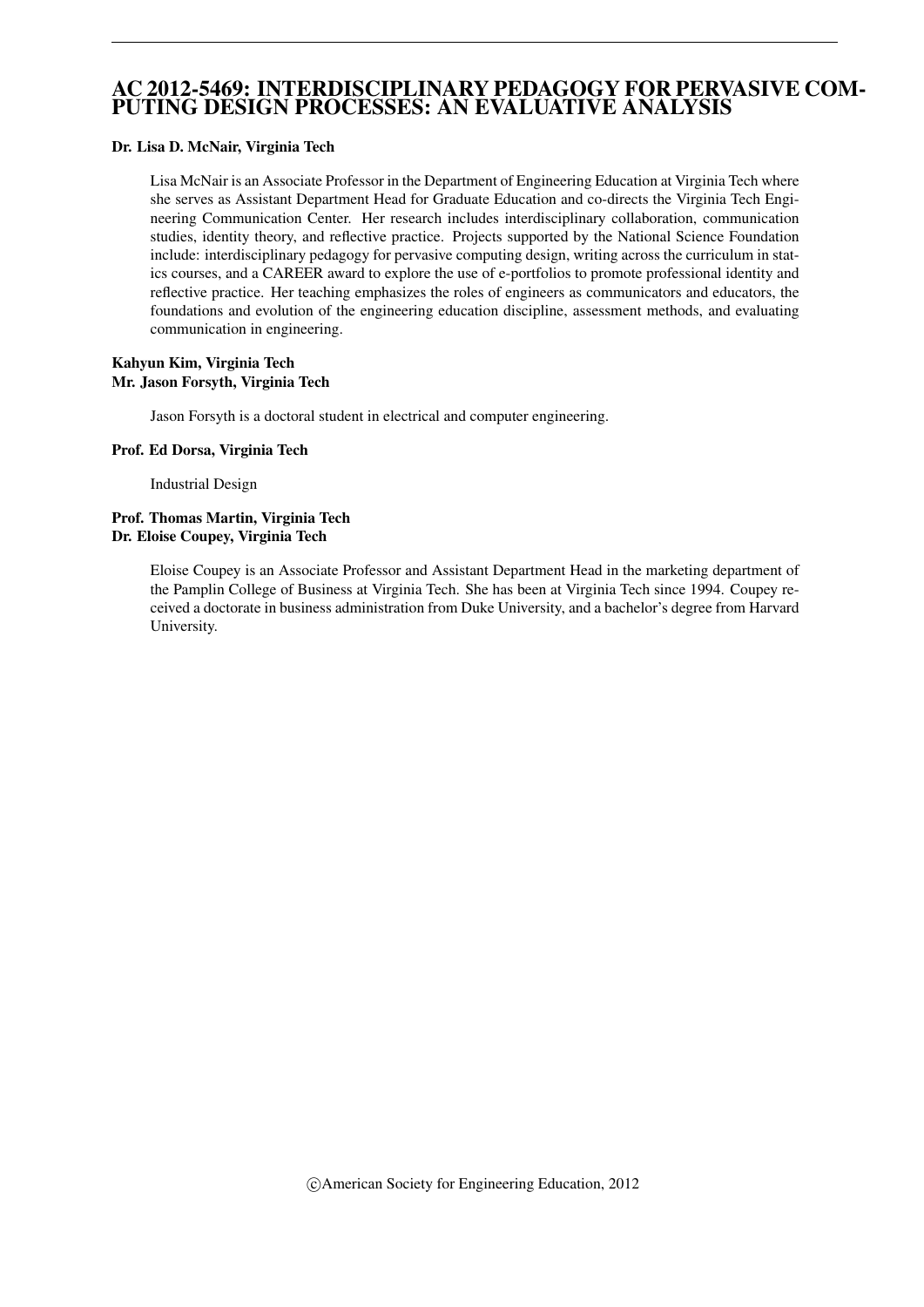# **Interdisciplinary Pedagogy**

# **for Pervasive Computing Design Processes:**

## **An Evaluative Analysis**

#### **Abstract**

Developing intelligent computer products that are desirable, user-centered, and technically feasible requires interdisciplinary expertise and effective interaction across multiple disciplines. From an interdisciplinary design class that brings together students from industrial design, computer engineering, and marketing, we present an evaluative analysis of three hands-on, discipline-specific exercises designed to remove disciplinary barriers and promote cross-disciplinary appreciation.

We examine the impact of these exercises through the theoretical lens of Boix-Mansilla's construct of assessing interdisciplinarity, specifically focusing on *purposefulnnes, disciplinary grounding, advancement through integration,* and *critical awareness*. A coding system based on these criteria was expanded to include activities beyond writing and teaming processes. The resulting criteria was used to analyze transcripts of in-class team conversations and instructor facilitation. Results indicate that the interdisciplinary exercises achieved four outcomes: 1) the workshops encouraged disciplinary grounding for all the disciplines using domain knowledge from each participating discipline, 2) the workshops promoted team-level interdisciplinary integration, 3) the workshops helped students to reflect on their own choices and make more interdisciplinary decisions, and 4) the workshops provided integrative tools that led students to frame projects with interdisciplinary approaches.

Key words: interdisciplinary, teaming, design

#### **I. Introduction**

This paper focuses on evaluating the processes of interdisciplinary teaming in an undergraduate pervasive computing design course. Pervasive computing products require interdisciplinary or at least multidisciplinary approaches because, like most products, pervasive computing devices require technological functionality, user-centered form, and an adept marketing plan. In addition, pervasive computing products require design understanding of technologies that work computationally rather than mechanically, and business models that provide services more than selling a device<sup>1</sup>. More generally, interdisciplinary teaming is increasingly acknowledged as a skill needed in undergraduate engineering education, as evidenced by the ABET outcome of being able to work effectively in multidisciplinary teams and numerous cross-disciplinary studies, including an Oxford Handbook in  $2010^2$ . Our work focuses on interdisciplinary teaming in design settings, acknowledging that design is central to conceptions of engineering as a practice and to the goals of undergraduate engineering education<sup>3</sup>.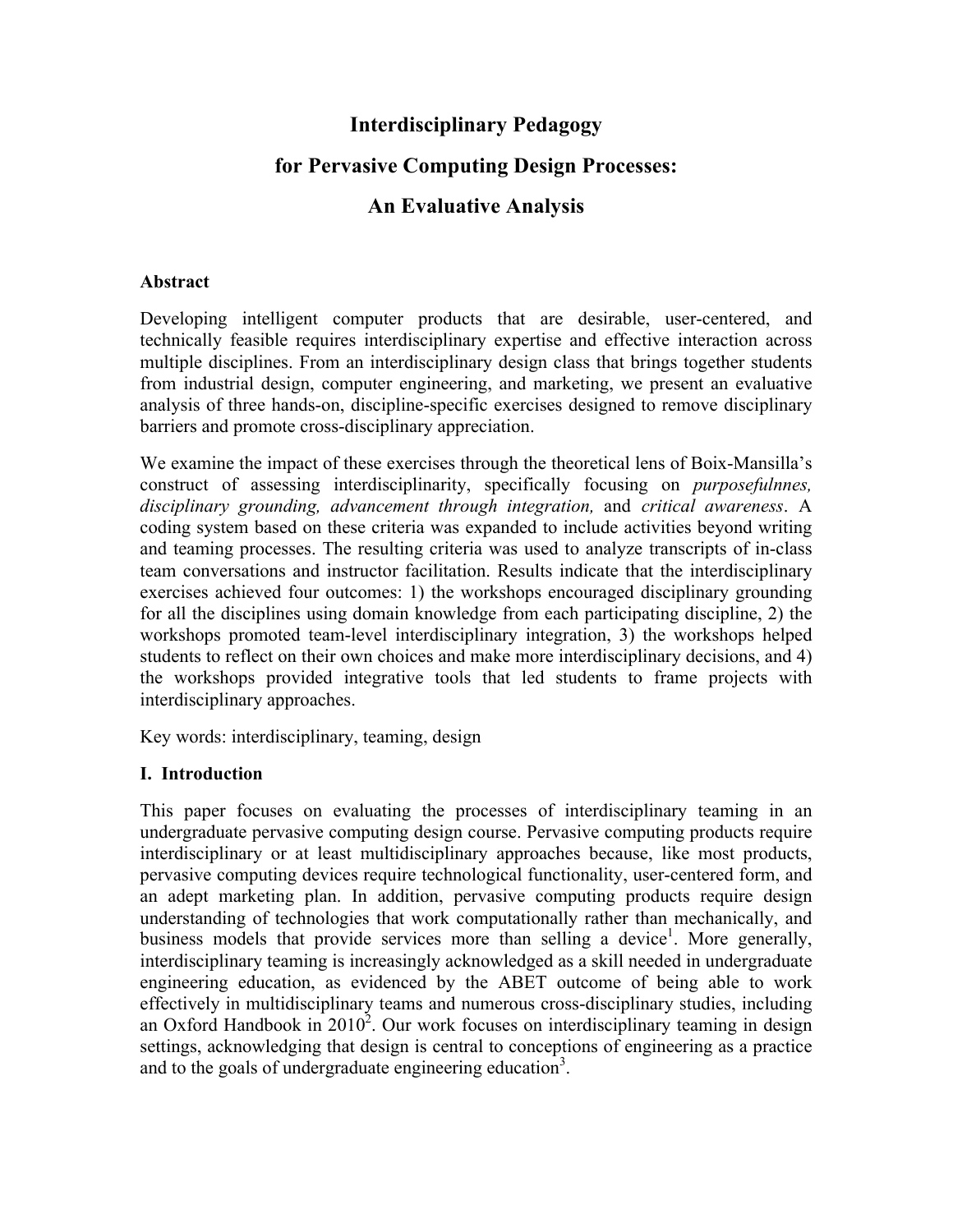There are few published research studies dealing with this intersection of interdisciplinary teaming, design, and engineering education where students from disciplines other than engineering are involved. Industry studies show that interdisciplinary teaming processes do not necessarily mirror traditional engineering design models. For example, Borchers' (2008) use of pattern language as a *lingua franca*  in a design process that included human computer interaction (HCI), software engineers, and application domain experts (musicians, in his example) led to constructing a domainindependent design process that incorporated communication from all disciplines throughout the design<sup>4</sup>. Similarly, Austin et al.  $(2001)$ , in their analysis of conceptual design processes in interdisciplinary teams, revealed patterns of interconnectedness between all activities and phases<sup>5</sup>. However, these studies were conducted in an industry setting, so the focus was more on how teams operate rather than on educating students to participate in interdisciplinary design. In engineering education, Hirsch et al. (2001) found that an interdisciplinary teaching approach combining communication and design faculty was an effective foundation for engineering freshmen<sup>6</sup>; however, the teams were composed of engineering students only. Likewise, Pack et al. (2004) created an interdisciplinary design experience for undergraduate engineering students, finding that their fire-fighting robot project promoted ABET educational objectives and interdisciplinary team-based education<sup>7</sup>. Other examples include Daems et al. (2003), which focused on early interdisciplinary education for electrical engineers intended to link subjects in a project-based design course in order to promote skills of synthesis $\delta$ ; and Hokanson et al. (2007) to instill global understandings in sustainability projects<sup>9</sup>. The paucity of this kind of research may be indicative of the rarity of truly interdisciplinary curricula in engineering undergraduate programs, which highlights the issues of overcoming institutional barriers, a topic not within the scope of this paper but addressed  $in^{10}$ .

As noted above, this paper reports evaluation results from two years of an interdisciplinary design course that included students and faculty from computer engineering, industrial design, and marketing. The interdisciplinary faculty team developed workshop modules designed to promote an integrative design process in which all students from each discipline participated in each phase. In this paper we describe three of these modules, one for each discipline, and analyze student behaviors. Each of the three exercises was based in one of the participating disciplines and led by an instructor from that discipline. However, all students participated in each exercise in order to gain not expertise, but rather insight and perspective on other disciplinary roles in the design collaboration. First, an industrial design exercise on sketching was conducted to introduce an effective means to rapidly convey ideas. "Thumbnail sketching" exercises that gave students 20 seconds to draw a prompt given by the instructor showed that everyone could draw a sketch that conveyed an idea regardless of aesthetic talent. After the sketches were complete, groups of students were asked to cluster similar sketches to show that seemingly different sketches shared meaningful underlying characteristics. Second, a marketing exercise on designing product boxes<sup>11</sup> was conducted to help students capture the attention of intended users and convey the values of the product. Guided by a marketing instructor and marketing students, the whole class learned techniques to consider how their products would be presented and accepted by target users. Finally, a computer engineering exercise was conducted to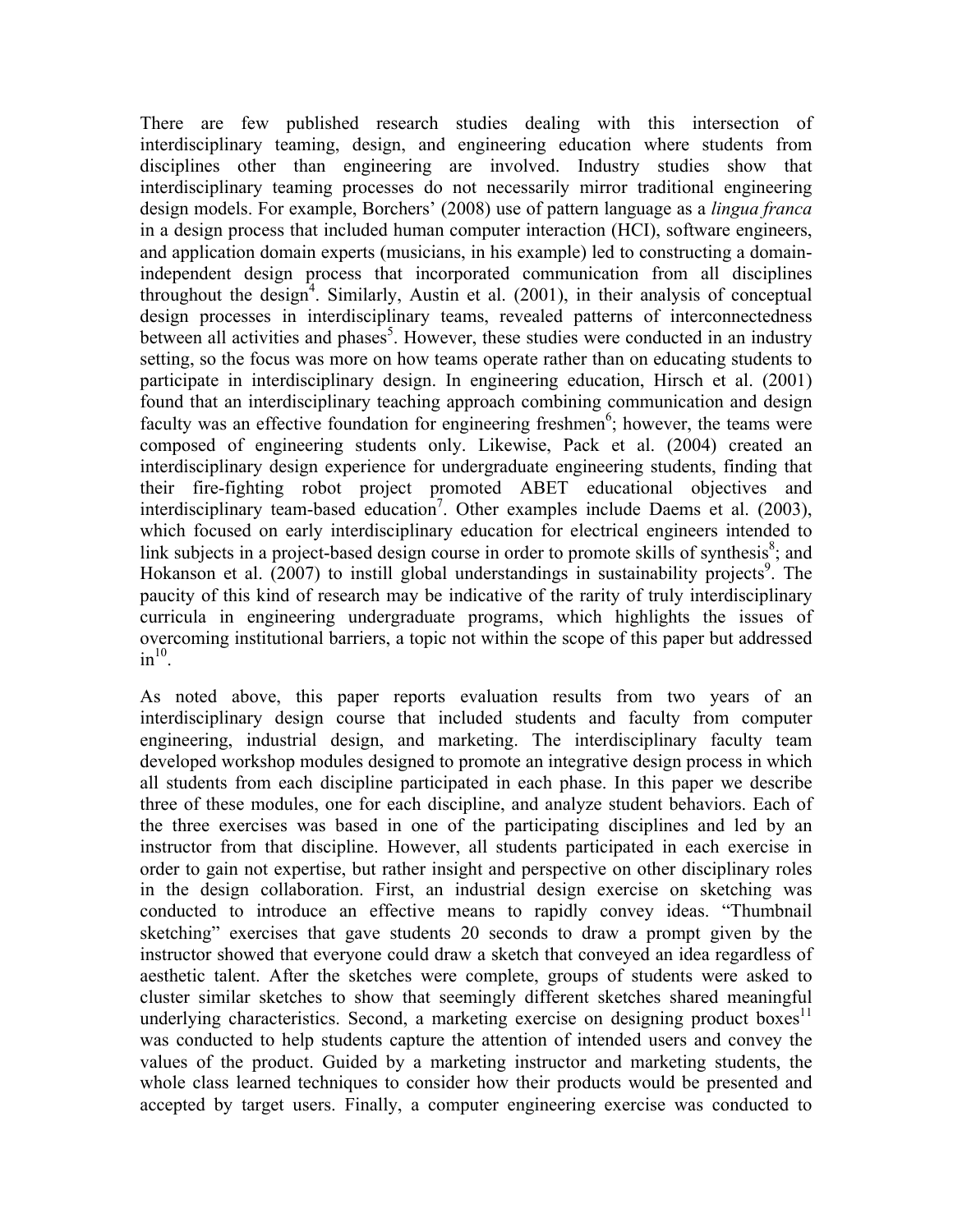heighten awareness of pervasive computing products, which must sense and respond to the physical world. Led by the computer engineering instructor and students, an Arduino<sup>TM</sup> prototyping exercise was used to introduce non-computer engineering students to programming and provided "User Friendly Datasheets" to familiarize them with the abilities that each sensor provided. This exercise allowed students to learn technical aspects of the product design.

We use Boix-Manilla's definition of *interdisciplinary understanding* as "the capacity to integrate knowledge and modes of thinking in two or more disciplines or established areas of expertise to produce a cognitive advancement—such as explaining a phenomenon, solving a problem, or creating a product—in ways that would have been impossible or unlikely through single disciplinary means"  $^{12}$  (p. 219). As Boix-Mansilla and co-authors explain, this sense of interdisciplinarity is based on integrative performance. In other words, interdisciplinary work brings together different perspectives into a project that has some purpose and outcome. We note two significant differences between Boix-Mansilla's approach and our work. First, Boix-Mansilla bases much of her research on written assignments that include a variety of forms such as "conceptual frameworks, graphic representations, models, metaphors, complex explanations, or solutions that result in more complex, effective, empirically grounded, or comprehensive accounts or products" (p. 225). We extend this list of communicative devices utilized in our active learning, student-centered classroom to include sketches, design prototypes, presentations, and marketing plans. Second, Boix-Mansilla focuses on individuals, targeting her rubrics to assess interdisciplinary understanding in works produced by sole authors. In adapting these assessment criteria to our purposes, we have added criteria that focus on team processes as well as products authored by multiple participants. The assessment framework that Boix-Mansilla offers includes four criteria: purposefulness, disciplinary grounding, advancement through integration, and critical awareness. These criteria, along with our adaptations for coding, are described in Table 1 and discussed in the Methods section (III).

In the following sections we describe the discipline-based workshops that have been designed to promote interdisciplinary understanding. We then explain the methods used to collect and analyze data from implementation of the modules in two courses. The following results section describes patterns emerging from student interactions in each type of workshop. We conclude with a discussion of the limitations and effectiveness of the workshops.

#### **II. Discipline-based Workshops to Promote Interdisciplinary Understanding**

Results from previous offerings of this class indicated that there was a need for additional interventions that would help students deeply engage in interdisciplinary processes by facilitating more balanced cross-disciplinary collaborations. According to the theoretical framework of interdisciplinary work by Boix-Mansilla<sup>12, 13</sup>, interdisciplinarity is fulfilled when purposefulness, disciplinary grounding, advancement through integration, and critical awareness are all present. Hence, we carefully developed hands-on exercises dedicated to each participating discipline. They were designed to help students 1) frame the project with an interdisciplinary, user-centered approach and address multiple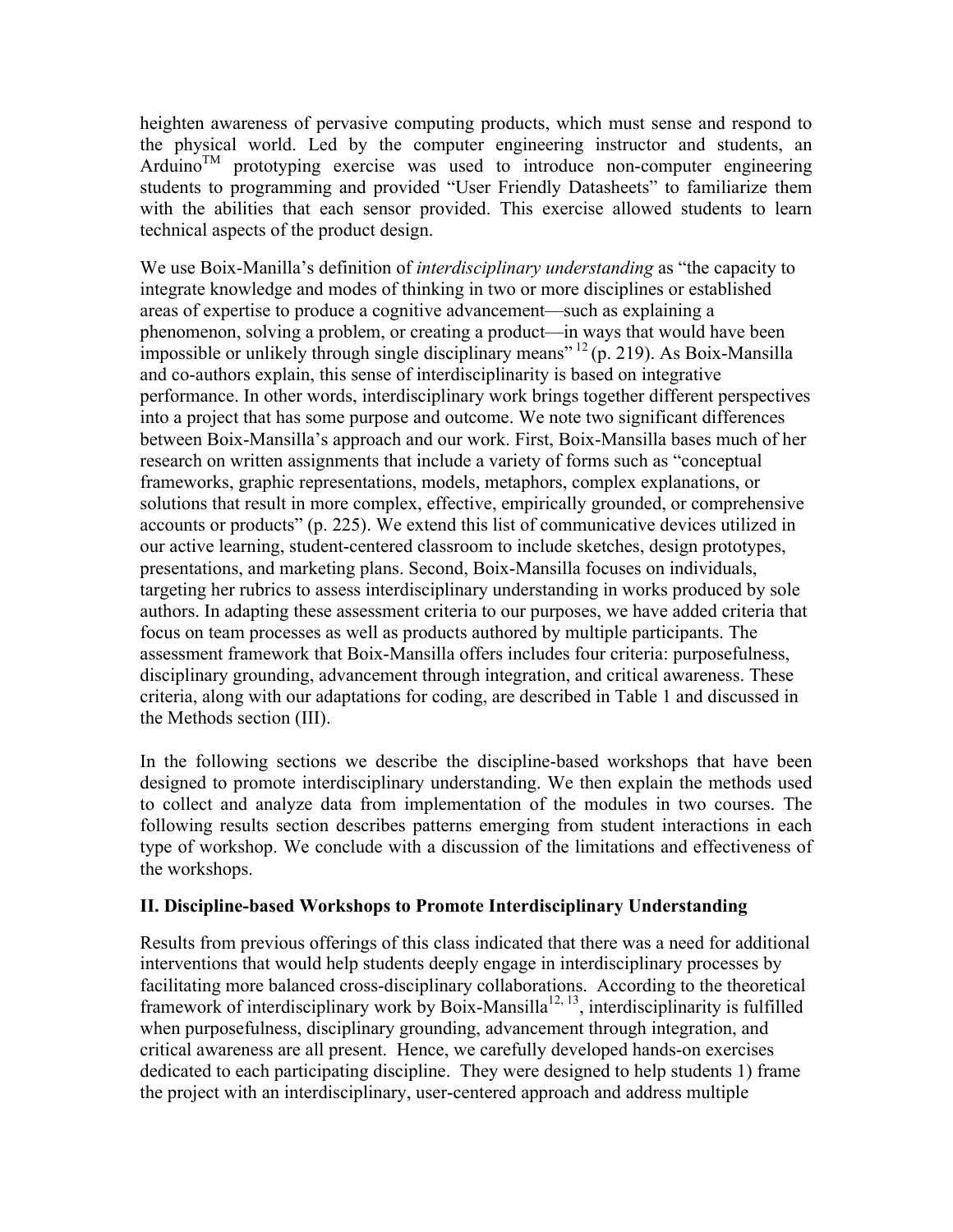audiences, 2) gain conceptual knowledge from and deepen appreciation of each participating discipline, 3) promote innovative processes and products by alternating leadership roles across disciplines in the team-based design process, and 4) enhance awareness of the need for interdisciplinary collaboration.

Three discipline-based workshops were administered during the semester, including the topic research (week 2), concept development (week 8), and feature development phases (week 11) of the design. The first workshop was the *Thumbnail Sketching Exercise*, an industrial design workshop that required all students to draw a sketch in just 20 seconds that conveyed ideas ranging from a simple object to a complex concept. The second workshop was the *Product Box Exercise*<sup>11</sup>, a marketing workshop that asked students to design packaging for their final products to encourage students to think about how their products will be perceived/received by consumers early in the process. The third workshop was the *Arduino TM Prototyping Exercise*, an electrical & computer engineering workshop that taught students how to find pervasive computing design opportunities with simple sensors and output devices. More detailed descriptions of these workshops can be found in  $[Authors]$ <sup>1</sup>.

The workshops had several major benefits according to the criteria. First, the workshops provided disciplinary grounding for all the disciplines using domain knowledge from each participating discipline. For example, the industrial design workshop demonstrated that sketching is a powerful tool that anyone can use to convey ideas. Second, the workshops promoted team-level interdisciplinary integrations. By providing opportunities to create integrative knowledge across disciplines and allowing students from each discipline to mentor the others, the workshops encouraged deeper appreciation among students. Third, the workshops helped students to reflect on their own choices and make more interdisciplinary decisions. Instructors cued students to reflect on their team processes so that they could actively account for each disciplinary perspective at every step. Fourth, the workshops provided integrative tools that led students to frame projects with interdisciplinary approaches. The workshops showed students that they could learn and adopt other disciplines' methods to develop an innovative device for an identified user group.

## **III. Methods**

## **A. Setting and Participants**

This was a semester-long, team-based, project-focused interdisciplinary design course that was cross-listed as a senior-level class in three different departments: industrial design (ID), marketing (MKT), and electrical and computer engineering (ECE). For this study, we used the data from two consecutive offerings of this course, Fall 2010 and Fall 2011. The same interdisciplinary team of three instructors  $(1 \text{ ID}, 1 \text{ MKT}, \& 1 \text{ ECE})$  led the class for both years. During 2010, a total of 21 students (7 from each discipline) participated. During 2011, a total of 20 students (7 ID, 6 MKT, 7 ECE) participated. All of the students were seniors and their ages ranged from 19 to 22. The main intervention for the course was the discipline-based workshops explained in Section II. The ID workshop was administered during the second week, the MKT workshop during the eighth week, and the ECE workshop during the eleventh week.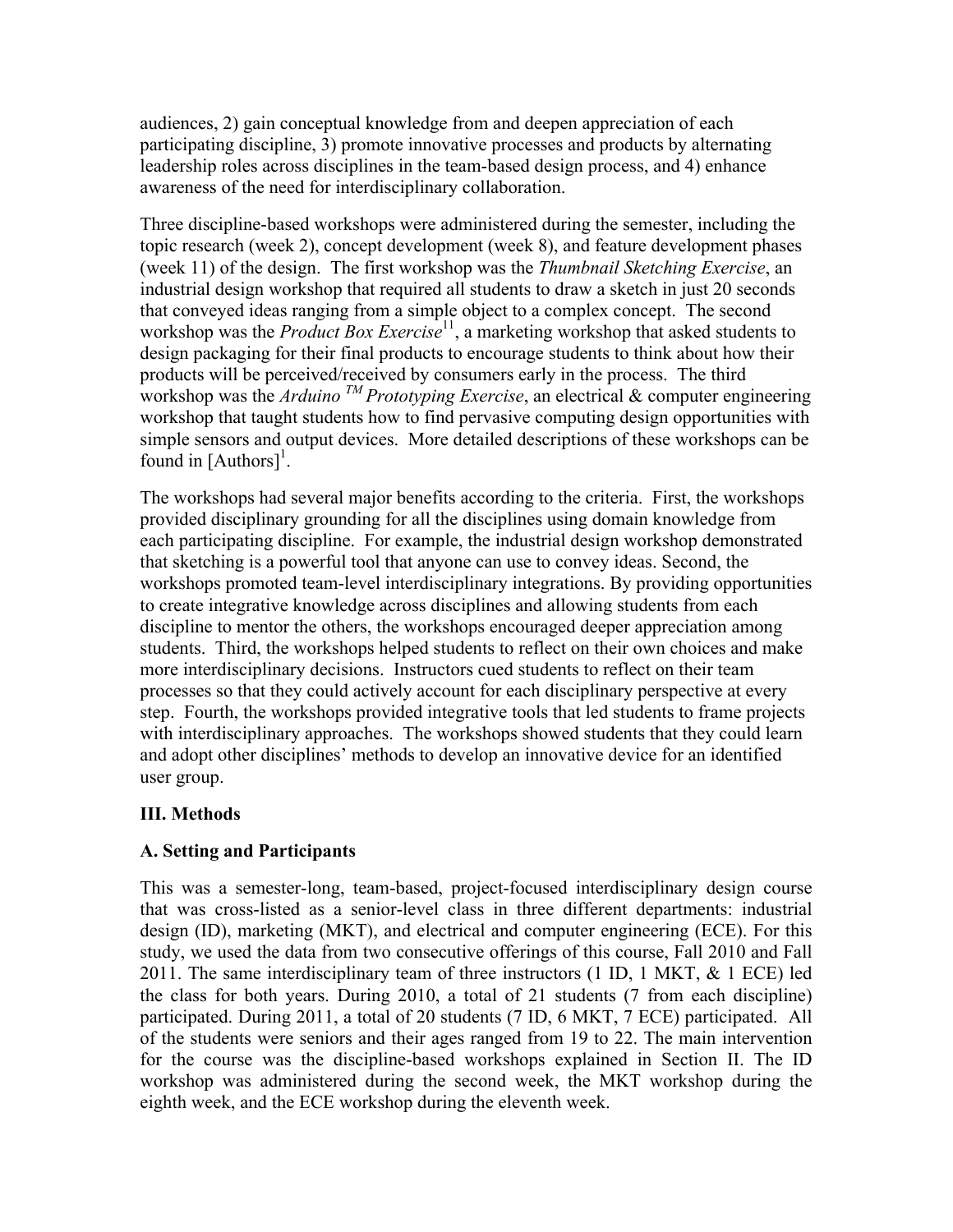|                                              | Boix-Mansilla et al. Definition                                                                                                                                                                                                                                                                                                                                                                                | <b>Authors' Additions for Teamwork</b>                                                                                                                                                                                                                                                                 |
|----------------------------------------------|----------------------------------------------------------------------------------------------------------------------------------------------------------------------------------------------------------------------------------------------------------------------------------------------------------------------------------------------------------------------------------------------------------------|--------------------------------------------------------------------------------------------------------------------------------------------------------------------------------------------------------------------------------------------------------------------------------------------------------|
| <b>Purposefulness</b>                        | Clarity about the aims and audience<br>of the students' work:                                                                                                                                                                                                                                                                                                                                                  |                                                                                                                                                                                                                                                                                                        |
|                                              | Clear goals<br>$\bullet$<br>Explicit rationale for<br>$\bullet$<br>interdisciplinary approach<br>Viable scope<br>$\bullet$<br>Use of purpose to reason and<br>$\bullet$<br>make choices<br>Work addresses multiple<br>$\bullet$<br>audiences<br>(2007, pp 228-9; 2009, p 342)                                                                                                                                  | Identify and address needs of<br>$\bullet$<br>potential users<br>Frame design problem<br>$\bullet$<br>integratively<br>Map the value of disciplinary<br>$\bullet$<br>inputs to steps in the design<br>process<br>Communicate design processes,<br>$\bullet$<br>problems and decisions to each<br>other |
| <b>Disciplinary</b><br>Grounding             | Carefully selected and appropriate<br>use of disciplinary practices:                                                                                                                                                                                                                                                                                                                                           |                                                                                                                                                                                                                                                                                                        |
|                                              | <b>Theories</b><br>$\bullet$<br>Findings<br>$\bullet$<br>Examples<br>$\bullet$<br>Methods<br>$\bullet$<br>Validation criteria<br>Genres<br>$\bullet$<br>Forms of communication<br>(2007, p 222)                                                                                                                                                                                                                | Adopt roles as experts in home<br>$\bullet$<br>discipline<br>Do work in other disciplines<br>$\bullet$<br>Communicate knowledge using<br>$\bullet$<br>other disciplinary methods                                                                                                                       |
| <b>Advancement</b><br>through<br>Integration | Advancing student understanding by<br>use of integrative devices such as:<br>Conceptual frameworks<br>$\bullet$<br>Graphic representations<br>$\bullet$<br>Models<br>$\bullet$<br>Metaphors<br>$\bullet$<br>Complex explanations<br>$\bullet$<br>Solutions<br>$\bullet$<br>Results in the form of more complex,<br>effective, empirically grounded, or<br>comprehensive accounts or products.<br>(2007, p 225) | "Studio" critiques<br>$\bullet$<br>presentations<br>$\bullet$<br>Marketing plans<br>$\bullet$<br>Programming kits<br>٠<br>Sketching/white-boards<br>$\bullet$<br>Prototypes<br>$\bullet$<br>Processes take form of stages that<br>are disciplinarily inclusive and multi-<br>layered                   |
| <b>Critical</b><br><b>Awareness</b>          | Evidence of reflective self-critique<br>about interdisciplinary work including:                                                                                                                                                                                                                                                                                                                                |                                                                                                                                                                                                                                                                                                        |
|                                              | Choices<br>$\bullet$<br>Opportunities<br>Compromises<br>Limitations<br>(2007, p 228)                                                                                                                                                                                                                                                                                                                           | Create and implement<br>$\bullet$<br>collaborative timelines<br>Account for each disciplinary<br>perspective at each step                                                                                                                                                                              |

**Table 1. Criteria for assessing interdisciplinary understanding and teamwork.**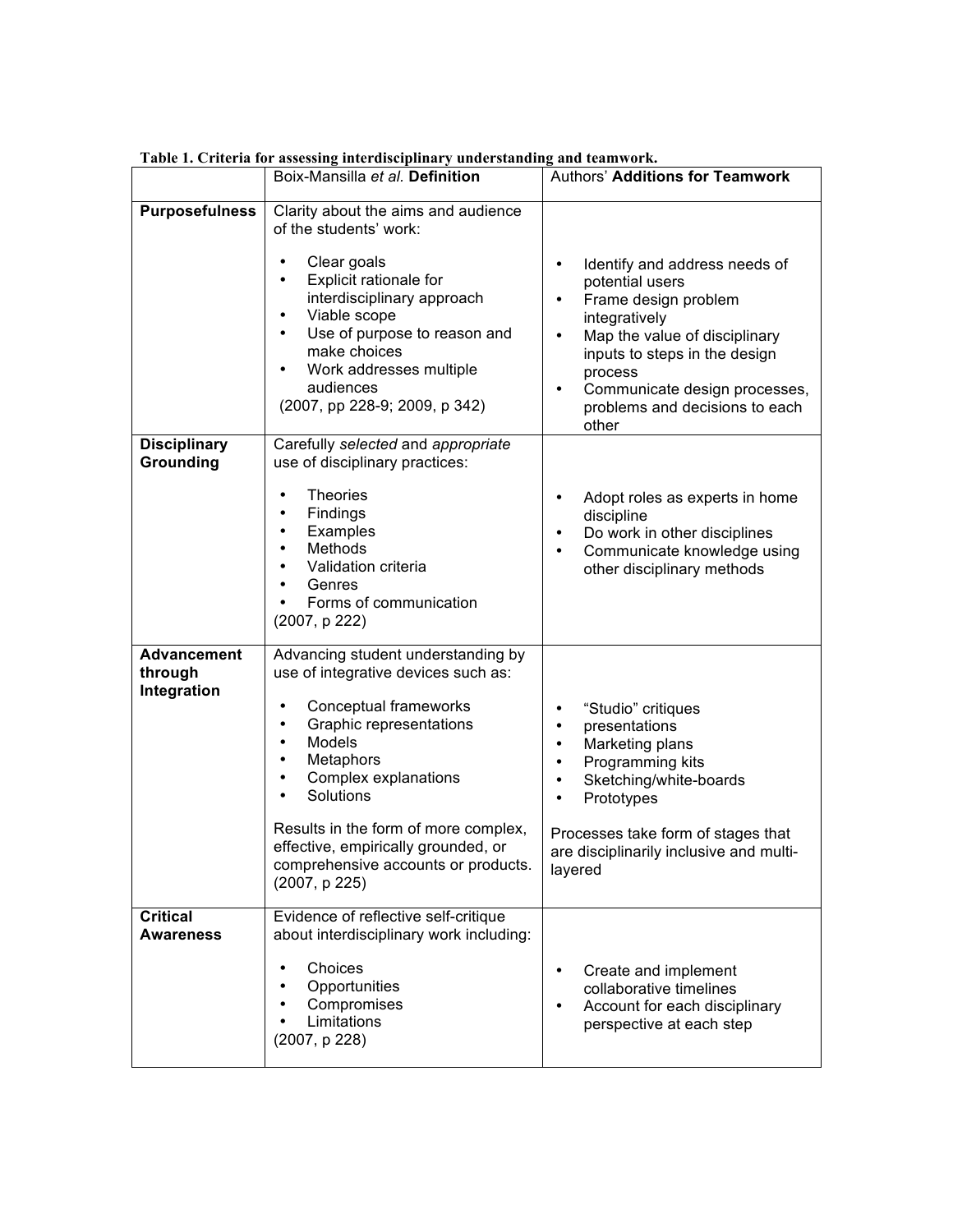The previous definition of interdisciplinary teamwork focused on assessment of interdisciplinary writing, therefore it did not account for dynamics of collaborative behaviors. In the context of interdisciplinary team design, communication and collaborative behaviors among team members play key roles in judging the success of interdisciplinary processes. To account for the gap, we added descriptions of team behaviors that are associated with each criterion of interdisciplinary work.

### **B. Data Collection and Analysis**

This study was fully reviewed and approved by [Institution's] institutional review board. The participants reviewed and signed informed consent forms during the first class of the semester. The researchers observed and video-recorded all of the class sessions. The video-recordings were reviewed with a focus on design communications and student team behaviors for qualitative content analysis.

## **IV. Results**

The workshops, focused on discipline-oriented processes, helped students gain *purposeful* clarity about why their design goals required an interdisciplinary approach. In terms of *disciplinary grounding*, the workshops situated students as experts in their home disciplines while simultaneously offering students opportunities to work in other disciplines—adopting knowledge and authority—and to communicate ideas using crossdisciplinary methods and language. The workshops also were effective tools in helping students create processes and products that would not have otherwise emerged in single discipline settings. This *advancement through integration* resulted in innovative final projects and a design process in which multiple disciplines were involved at each step, with leadership alternating between disciplines. Finally, the workshops also promoted *critical awareness* of the opportunities and limitations of interdisciplinary work. By learning about the methods used by other disciplines, students also gained enough knowledge to engage in directed brainstorming and were able to negotiate feasible timelines and work schedules.

## **A. Thumbnail Sketching Workshop**

Instructors provided disciplinary knowledge in the beginning of the workshop that set the tone for disciplinary grounding in which some students would be experts but that even non-expert students could use methods from other disciplines. For example, an ID instructor explained that the purpose of the Thumbnail Sketching exercise was to ensure that both ID and non-ID students could do it: "In 20 seconds, there is not going to be any time except to communicate the idea…You get to abandon judgment whether or not it is a good drawing or not." In this activity, students had the opportunity to do work using another disciplinary method, and they were also introduced to other ways of thinking. After many drawings of apples resulted in apples with a leaf on the stem, the ID instructor challenged students to think about how ideas are communicated through visual means:

"How many of you have recently bought apples that had leaves on them? One of the things that we do is that we tap into existing memories and we go in with pre-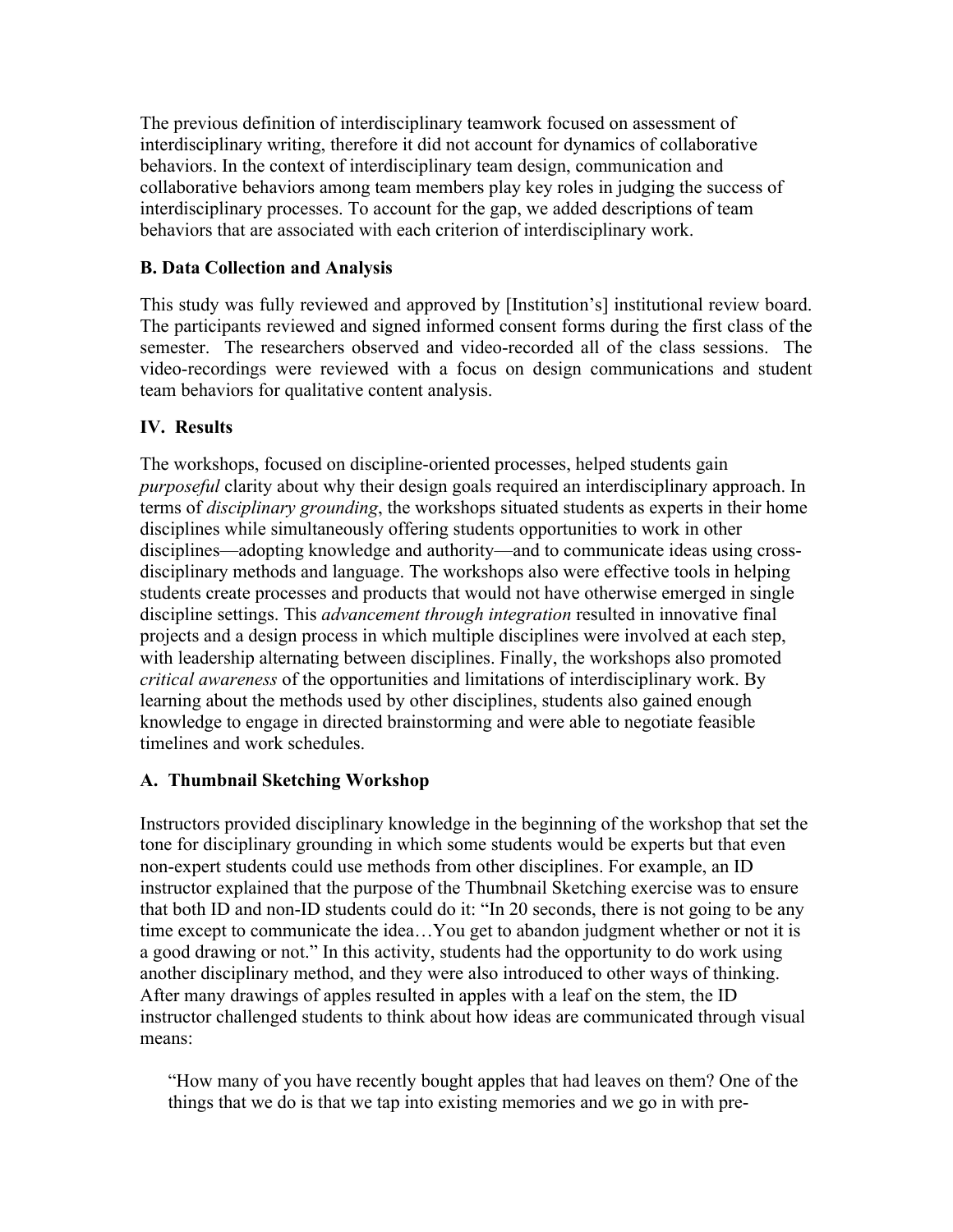conceived notions that can be both beneficial and negative. They might not be productive or they can be opening up new opportunities."

The instructors also provided quick feedback during the exercises in an effort to motivate students to enhance their interdisciplinary efforts. For instance, the ECE instructor evaluated the class effort after the thumbnail sketching exercise by saying, "The point is you were still able to get the concept across even within 20 seconds. The point of sketching is that you can get this image out of your head and put it on the table so that we can see and then you and I can have a conversation about it." This remark was highlighting the usefulness of an ID method for the interdisciplinary project that they were going to work on for the rest of the semester. By explaining the importance of sketching to communication in the design process, the instructor helped students understand why interdisciplinarity is necessary for the type of project that they were engaged in (*purposefulness*). Later in the semester, student teams used simple sketching as their means of communication to convey design ideas, and sketching was not limited to only ID students.

Although early in the semester, this workshop helped students to achieve *critical awareness* of the issues at hand as well as appreciation of other disciplines. For example, referring to clustering the sketches with similar characteristics into categories after all the sketches were complete, one ID student was encouraged to reflect on his experience during the ID workshop, saying:

"Once we split up, as a group we decided that there should be sub-categories within categories to simplify even more or explain further, but *that's not something I personally would have come up with on my own*. So that was totally something that changed. Not only does it have now a horizontal direction, now it has a vertical direction as well."

In this remark, the student presents a reflective self-assessment of the work he had just completed. That is, he was aware of the importance of the interdisciplinary processes and was able to realize that he expanded beyond his own limit through collaboration with others.

### **B. Product Box Workshop**

The marketing workshop activity involved having students use a variety of materials to construct packaging for their products. The MKT instructor started off the activity by situating each student as a competent marketer: "What we're asking you to do is be yourself, be an astute marketer, product designer and engineer, and also, at the same time, to be your own consumer."

This marketing activity helped promote *disciplinary grounding* by having students adopt knowledge and communicate knowledge using other disciplinary methods. For example, when pressed to think through the marketing aspect of designing a package for his team's product, an ECE student described not only the physical design of the box, but also the multiple audiences that the package could appeal to. Asked about how much information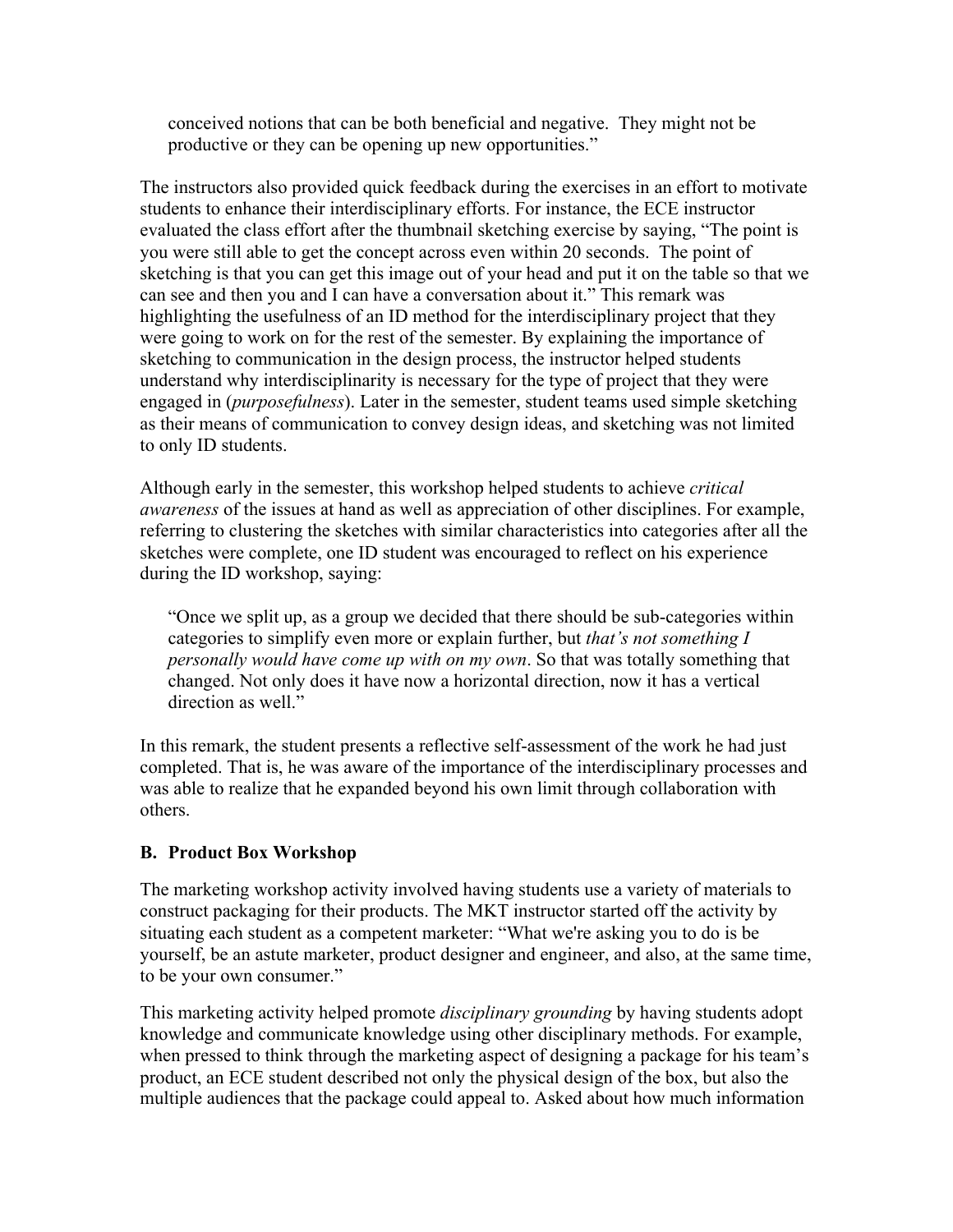the package would need to provide in order to give consumers a true understanding of the product, he responded:

"A lot. That's why we went with a descriptive back and sophisticated looking front, because it's not going to be very cheap, we want them to think it's advanced and cool. We looked at some DSs and things and see what they were packaging, and they liked the black/silver combo, like whites and silvers and black makes it seem like you're getting something that's really classy and advanced. So this is some advanced technology, and that's why it's black."

The student is describing a type of package that appeals to both kids (the end user) and parents (the buyer).

*Disciplinary grounding* was also shown in students' explicitly expressing appreciation of other disciplines. For instance, during a design conversation that occurred one week after the product box exercise, ID and MKT students asked ECE students in the team how cloud computing worked. The ECE student explained how data could be stored in servers and accessed over the Internet. At the end of the conversation, one ID student said, "Okay, I trust you engineers." In this case, the ID and MKT students framed the ECE students as domain knowledge experts and asked them for information. The ECE students were capable of providing satisfactory information, which earned them their teammates' trust. Referring to the ECE students as 'engineers' and saying that he or she trusted them highlighted appreciation and trust towards the person from another discipline that he or she developed during the process. This type of consulting behavior also occurred during the ECE workshop later in the semester.

The teamwork that occurred during this activity also promoted *advancement through integration* (noted by cross-disciplinary participation). For example, during the product box exercise, one of the teams, led by a marketing student, developed their slogan.

MKT: Okay…how about- 'Power in Your Hands?'

ECE: Let's write them all up and see…

ID: Our slogan?

MKT: Yeah. Like, with our system, you power the individual.

ECE: Right.

[ID student gets up, goes to the board and writes "Empowerment: 'Power in Your Hands.']

ECE: For me, the biggest thing is how can we relate what I'm doing to how I'm affecting my bill. More importantly, I think people would buy it for more than just some money value and saving. Something like…'Connect with the Earth,' something like that.

In this conversation, the MKT student is leading the activity by suggesting a slogan and explaining values conveyed in the slogan. This is an indication of *disciplinary grounding*,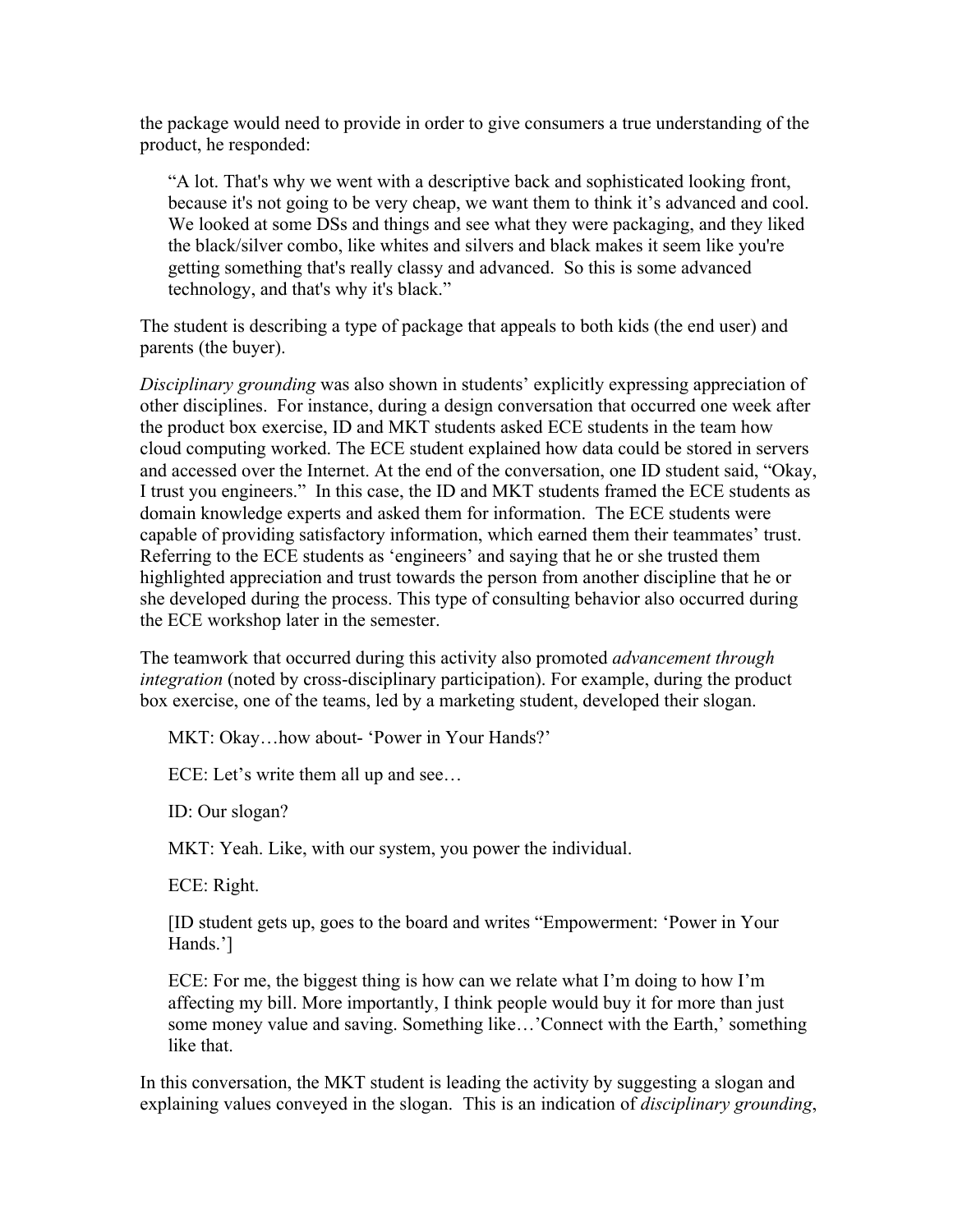since a MKT student is assuming a leader role during a MKT workshop. After the MKT student's initiated the action (producing a slogan), an ID student takes the idea and names the value that the MKT student just explained. An ECE student follows with an additional opinion on the value their product provides. From the conversation, it is shown that every student is engaged in the marketing process of positioning their product. In order to achieve that goal, the students are using a slogan that will convey the value of the product as an integrative device.

Additionally, students demonstrated *critical awareness* of the value of other disciplinary perspectives. For example, an ECE student agreed with an ID student who said: "I kept the box. It just felt like- I can't throw this away, because it's going to be worth something." Even though they do not have an immediate use for the results of the workshop activity, they are reflecting on the potential value of this step in the design process—a step oriented in a discipline other than their own.

# **C. ArduinoTM Kit Workshop**

The Arduino**TM** prototyping workshop helped students in both courses achieve all four learning objectives. In 2010, the instructor described the workshop as "a detour" in which the ID and Marketing students "would get an idea of what simple coding can do." While students stayed in their product design groups, the focus was turned toward a disciplineoriented process, with the Arduino<sup>TM</sup> kit serving as an integrative device that resulted in *advancement through integration*. Students were instructed to "play" with the kits, to "come up with different ways to use it," and to make it do something "beyond what we programmed it to do." While non-ECE students at first shied away from the devices, handling the kit like it was "fragile" and saying "whoa, whoa—I don't understand!" they were soon playing with it, handing it back and forth, and even taping it to a cardboard prototype. Within an hour, student groups were able to learn about opportunities of basic programming and sensors, brainstorm various applications and start to work on several creative ideas, such as a Marco Polo game, an electronic musical instrument, and a "painting sound" game. One team created a virtual birthday gift box that played the "Happy Birthday" song when opened and with "candle" lights that a user could virtually "blow out." Such ideas were innovative advances that resulted from integrative, interdisciplinary teaming.

The sensor workshop also promoted *disciplinary grounding*. The ECE students were given the kits with instructions, then immediately began explaining the components in the kit to their team members. In other research on engineering students in interdisciplinary teams14, engineering students have complained about having to "dumb down" their work in order for others to understand. In this case, ECE students were introducing technical vocabulary and incorporating non-ECE students into the programming tasks:

"It's not storing now, for now it just runs sequentially, so after this line, it goes to the next and once that's done, it comes back up the top. What it's trying to do right now is- making a variable called x, and it's assigning x to the output, um, whatever this one over here is. So when you have the parenthesis, it's calling up a function, and this function is returning values."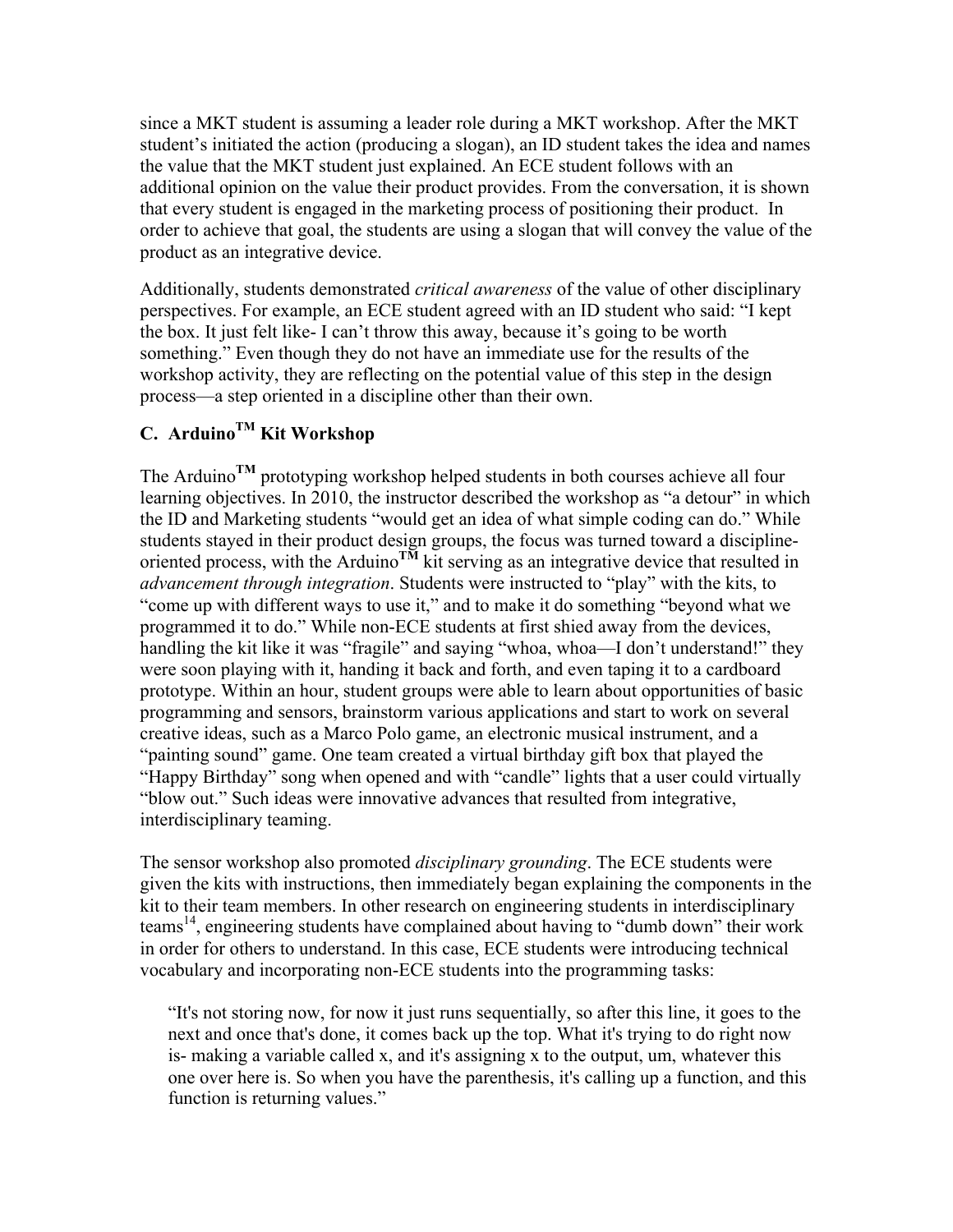As ECE students described the functionality of the kit and the coding process, non-ECE students responded with questions like "Is this a sensor?" (testing a specific component for response) and "Does it store the values?" Although the non-ECE students did not become programmers (this was not the objective), they did adopt knowledgeable participant roles. For example, in order to help, an ID student asked about the breadboard, "Does it matter what direction these things go into?" Likewise, a marketing student helped to develop the code by finding musical notes for "Happy Birthday" and translating them into the numerical values necessary for the tone generator included in the kit. In terms of technical knowledge, every student had the opportunity to learn about the functionality of an accelerometer through a combination of listening to a resident expert (the ECE student on their team) and interactively creating a new use for the sensors.

Through this learning experience, the students also reflected on the interdisciplinary character of the work, though this learning objective of *critical awareness* was seen more clearly in their work on their own projects later in the semester. There were many questions directed to the resident experts that revealed limitations of the sensors, such as "Can you record it?" and "Can the sensor and the LED do the same thing at the same time?" These questions heightened awareness of what the device could and couldn't do, and also made students aware that interdisciplinary design required time and communication across knowledge domains.

The instructors repeatedly emphasized that the *purpose* of the course was for students to develop as interdisciplinary team members and learn about benefits through experiences. For instance, the ECE instructor told the students, "Part of our motivation for doing this is not just reducing energy consumption in residences. It's getting you to understand, have contributions as a team that you wouldn't have been able to make individually." It led students to actively reflect on what they were learning from the processes. Students were able to gain in-depth insights into interdisciplinary design processes and encouraged them to adopt more integrative approaches for their projects.

Finally, students also gained the ability to clearly assess the interdisciplinary work in a *purposeful* way. As one ID student noted in 2010:

"I think what's important is that sensors are- we can't set them. And the outputs, you can't read them. You can't read from the LED, and you can't say- You can't tell this. If I were to write to the range meter, hey I want you to say there's something in 20 ft away. It can't do that."

While realizing limitations of the sensor kit, the student is also beginning to deeply understand the idea of pervasive computing. That is, the intelligent devices the students are designing are not meant to interface with users like typical computers—the devices must operate cohesively within the human environment.

### **V. Conclusions**

Expanding from Boix-Mansilla's criteria of assessment for interdisciplinary student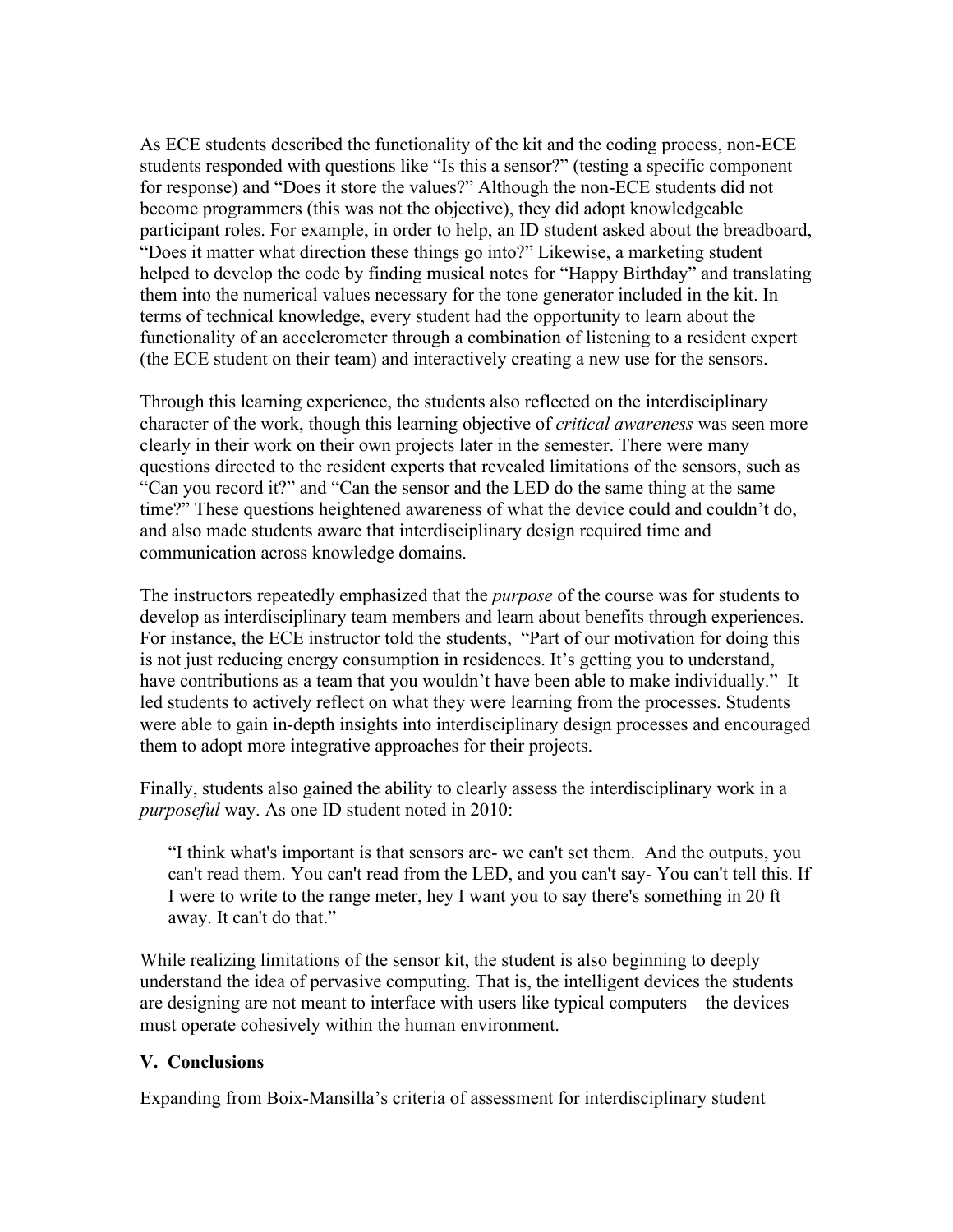work, we designed discipline-based workshops for an interdisciplinary pervasive computing design class to promote cross-disciplinary collaborations among students and teach them to become better interdisciplinary thinkers. The guiding criteria for the workshop design were purposefulness, disciplinary grounding, advancement through integration, and critical awareness. Examining the qualitative data from two offerings of the course in 2010 and 2011, it was shown that the workshops effectively fostered interdisciplinary teaming processes, which led to achievement of original goals of this course.

The importance of interdisciplinary team design comes from bringing disciplinary lenses together. To catalyze this process, the workshops are integrated into the design processes throughout the semester. Different methods of *'designing'* a product are integrated into a design process in which each discipline is included in each step and in which leadership alternates between disciplines.

During the workshops, the students showed flexible leadership yet active engagement in all three workshops. Because every member of the team had a chance to become a domain knowledge expert for the team activity and mentor others, the teams not only gained knowledge from the workshops but also developed deep level of appreciation of other disciplines, which is a key to a successful interdisciplinary team. Also, students asked for guidance from other *disciplinary experts* and collaborated with each other instead of dividing the work into disciplinary pieces and assigning the member from the relevant discipline to do the piece. Reflective questions that instructors provided during the workshops led the students to be aware that the interdisciplinary processes were as important as the quality of the product that they produced.

Bringing disciplinary lenses together through discipline-based workshop successfully fostered interdisciplinarity in student design teams. Students from all the disciplines were engaged in the whole process from the beginning, allowing continuous inputs that prevented delays due to recycling through the process. This integrative model of design led to 1) cross-functional awareness of other disciplinary roles in the design project, 2) identification of constraints that apply to the whole project (e.g., technical feasibility, cost analyses, and design limits in terms of form and function/usability); and 3) construction of more accurate and reachable timelines.

The four guiding criteria of interdisciplinary work (purposefulness, disciplinary grounding, advancement through integration, and critical awareness) lend useful insights into appropriate assessment questions. In terms of assessment, purposefulness and critical awareness seeks similar qualities; hence, we combined the two criteria into one. In the section below, we ask assessment questions of interdisciplinary design work for each category and answer it in terms of student team processes and final outcome (products) of the courses.

### **A. Disciplinary grounding**

*Assessment Question 1: Are the selected disciplines appropriate to inform the issue at hand?*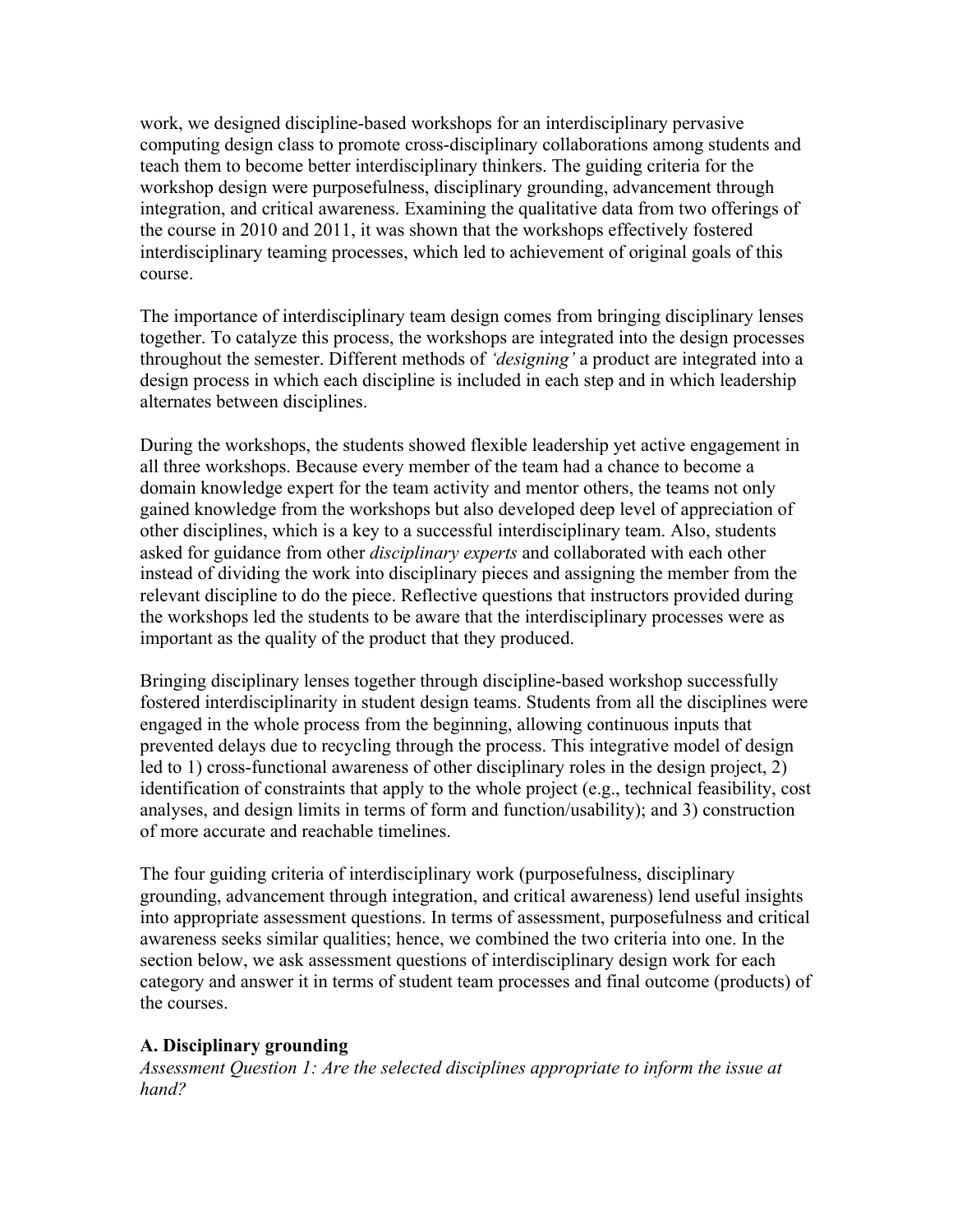To be commercially successful, pervasive computing products must have a balance of technical, physical, and economic constraints. The three disciplines selected for this pervasive computing design course were capable of fully accounting for those constraints. In addition, the complexity of pervasive computing products is such that they must be developed by a team of professionals, and those professionals must have an appreciation for the full range of design constraints faced by the product. That appreciation is all too often gained by happenstance after a student has graduated and entered the workforce. Bringing students from electrical  $\&$  computer engineering, industrial design, and marketing into one class was an adequate setting for addressing this issue.

### *Assessment Question 2: Are any key perspectives or disciplinary insights missing?*

Even though this course brought a full spectrum of disciplinary insights that includes design, engineering, and business, it was limited to only one semester. The students were able to conceive and develop product concepts and even built rough prototypes with some presentation of electronic functionality within the semester. However, a second semester would help us better understand different stages of product design cycles where technological devices are built, marketing plan is refined, and form is fitted to device. We recognize that this course is occurring in an idealized academic environment, so teams stay interdisciplinary at stages where teams would probably split in industry. However, being in interdisciplinary teams throughout the entire product design process could be excellent training to increase knowledge and appreciation of other team members' roles.

### *Assessment Question 3: Are the considered disciplinary theories, examples, findings, methods, and forms of communication accurately employed, or does the work exhibit misconceptions?*

Throughout the course, different communication modes (e.g., sketching, programming), design methods (e.g., storyboarding, electronic prototyping), and theories to understand user and consumer behaviors (e.g., Maslow's hierarchy of needs, value propositions) were employed to guide students through the process. The students learned the methods that were outside their disciplines and used them at a basic level. The level of utilization of these methods and tools was not comprehensive, and it was not our intention for students to become experts in disciplines outside of their own. Instead, it helped students understand the processes and design knowledge involved in other disciplines, which led them to become more effective interdisciplinary team members.

## **B. Advancement through integration**

*Assessment questions: Is there evidence of disciplinary integration (e.g., conceptual framework, graphic representation, model, leading metaphor, complex explanation, or solution to a problem)? Is there evidence that understanding has been enriched by the integration of different disciplinary insights?*

All three workshops and materials were carefully designed so that they can serve as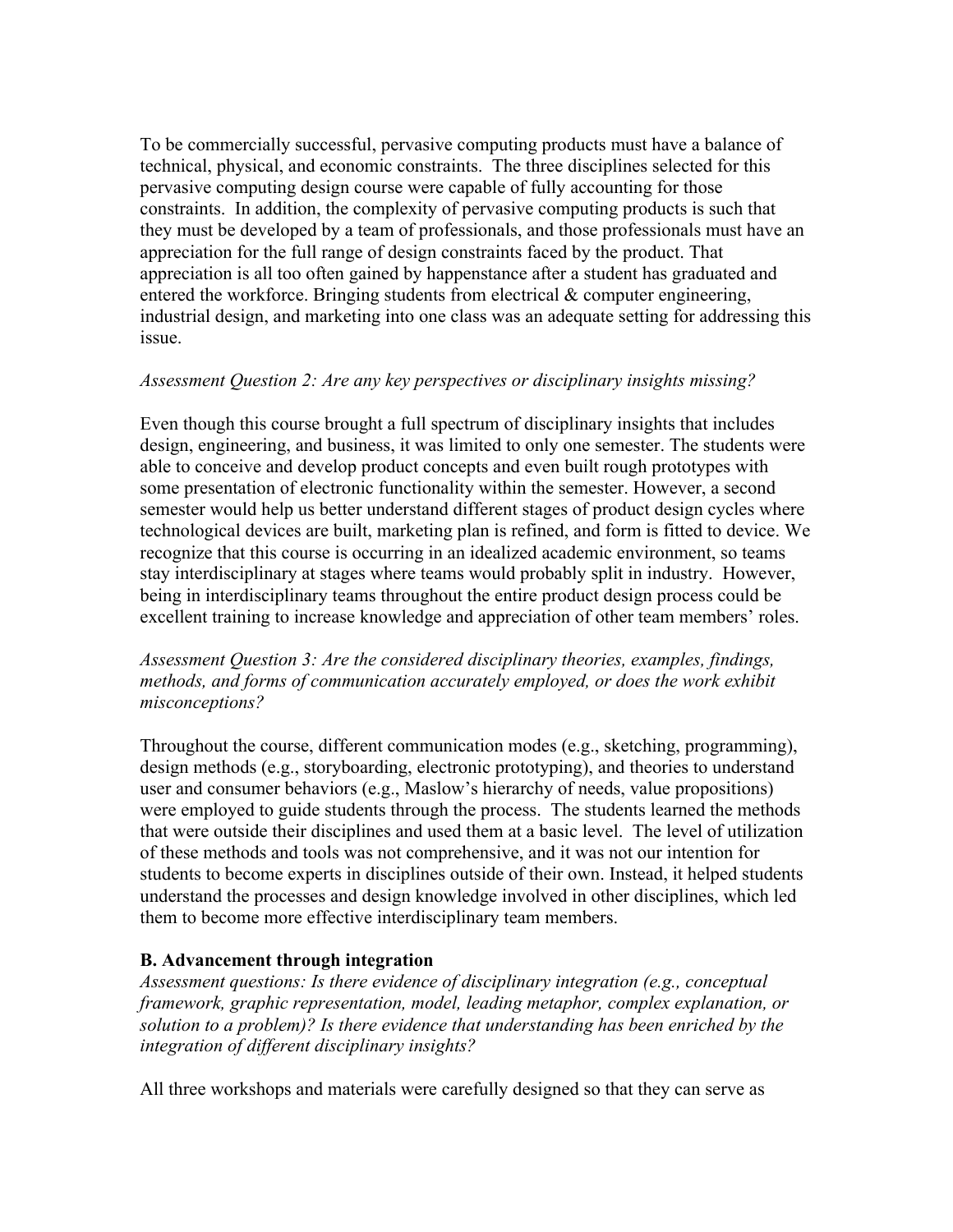integrative devices throughout the course. While participating in a workshop for one's own discipline, the students were required to lead the team through the activity. Because of this alternating, flexible leadership structure of the team, the members were called upon to explain concepts, methods, and metaphors in a way that people outside their disciplines could understand. This practice of peer mentoring not only promoted crossdisciplinary communications, but also enriched understanding of the process by integrating different disciplinary perspectives.

#### **C. Critical awareness and Purposefulness**

*Assessment question 1: Does the work show a clear sense of purpose, framing the issue in ways that invite an interdisciplinary approach?*

Critical awareness and purposefulness are exhibited by reflective behaviors of students such as expressing appreciation for different disciplines or accounting for interdisciplinary inputs. The instructors designed the course interventions in a way that ensured balanced participation of all disciplines. Because the main project for the course falls under the category of product design, unless students are purposefully introduced to all disciplinary perspectives, the process is likely to become either an ID process or a typical "throw-it-over-the-wall" multi-disciplinary approach. With undergraduates at our institution, it was our experience that industrial design students have a very specific idea of what design is, have experience in design, and do not realize there are other aspects of design. On the other hand, ECE students have very little experience in collaborative design but do realize what importance of engineering expertise has on product design, even though they are not often aware of other design processes. In addition, marketing students think of designing posters or product campaigns, and do not realize that they can make critical contributions to a technical product design process. In order to achieve an interdisciplinary experience for students, we designed the course interventions to help students frame the project as a cycle of integrated phases. Additionally, we framed the project as an entrepreneurship project to further emphasize the need for interdisciplinary effort.

#### *Assessment Question 2: Is there evidence of reflectiveness about the choices, opportunities, compromises, and limitations involved in interdisciplinary work and about the limitations of the work as a whole?*

The reflective conversations occurred throughout the courses both naturally and by prompts from instructors. Students often talked about how they were led to a design (form) choice to account for an engineering feasibility issue or customer preferences. This is evidence of students being aware of the interdisciplinary inputs affecting their design processes. Students also reflected on experiences in which they had reached beyond their own comfort zones and expanded their perspectives. Instructors took a meta-cognitive approach and often prompted this type of reflection during the class. Especially during 2011, the instructors purposefully explained the purpose of activities they employed in the class so that students are aware of what they are expected to learn during the exercises. The instructors also prompted students to reflect on interdisciplinary processes and learning experiences throughout the course. This helped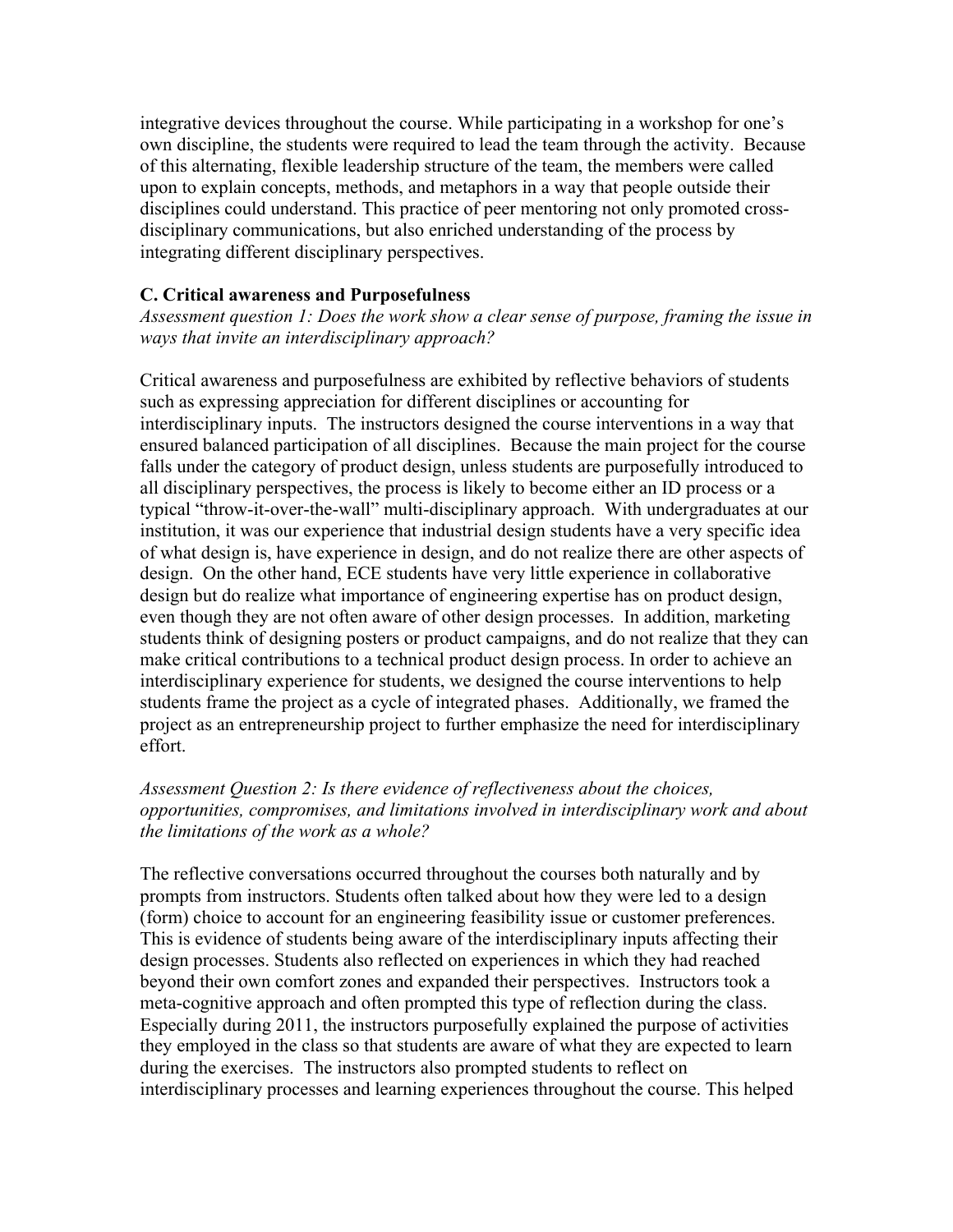students to further understand the benefits of participating in interdisciplinary processes and appreciate the presence of other disciplines in the project.

In conclusion, assessing interdisciplinary design work is a difficult challenge because of its complexity stemming from involving many different fields for one project. Also, in an educational setting such as an integrative design course, we should also assess interdisciplinary team processes as well as final products. This paper argues that pedagogical approaches that promote interdisciplinary outcomes should strive for a balance of disciplinary perspectives and integrated processes.

#### **Acknowledgment**

This material is based upon work supported by the National Science Foundation under Grant No. NSF EEC-0935103. Any opinions, findings, and conclusions or recommendations expressed in this material are those of the author(s) and do not necessarily reflect the views of the National Science Foundation. The authors would also like to thank the study participants for their participation.

#### **References**

- 1. T. Martin, K. Kim, J. Forsyth, L.D. McNair, E. Coupey, and E. Dorsa, "Discipline-based instruction to promote interdisciplinary design of wearable and pervasive computing products," *Personal and Ubiquitous Computing,* 2011*.* (DOI) 10.1007/s00779-011-0492-z.
- 2. R. Frodeman, J.T. Klein, and C. Mitcham, editors, *The Oxford Handbook of Interdisciplinarity,* Oxford UP, 2010.
- 3. C.L. Dym, A.M. Agogino, O. Eris, D.D. Frey, and L.J. Leifer, "Engineering design thinking, teaching, and learning," *Journal of Engineering Education,* 103-120, January 2005.
- 4. J.O. Borchers, "A pattern approach to interaction design," *Proceedings of the DIS 2000 International Conference on Designing Interactive Systems*, 16–19, August 2000.
- 5. S.A. Austin, et al., "Mapping the conceptual design activity of interdisciplinary teams," *Design Studies*, 22 (3), pp.211-232, 2001.
- 6. P.L. Hirsch, et al. "Engineering design and communication: The case for interdisciplinary collaboration," *International Journal of Engineering Education*, Vol. 17, Nos. 4 and 5, 342-348, 2001.
- 7. D.J. Pack, et al. "Fire-fighting mobile robotics and interdisciplinary design-comparative perspectives," *IEEE Transactions on Education,* Vol. 47, No. 3, August 2004.
- 8. W. Daems, et al. "PeopleMover: An example of interdisciplinary project-based education in electrical engineering," *IEEE Transactions on Education,* Vol. 46, No. 1, February 2003.
- 9. D.R. Hokanson, et al. "Educating engineers in the sustainable futures model with a global perspective: Education, Research and diversity initiatives," *International Journal of Engineering Education*, Vol. 23, No. 2, 254-265, 2007.
- 10. L.D. McNair, C. Newswander, D. Boden, and M. Borrego. "Faculty and Student Interdisciplinary Identities in Self-Managed Teams," *Journal of Engineering Education, 100*(2), 2011.